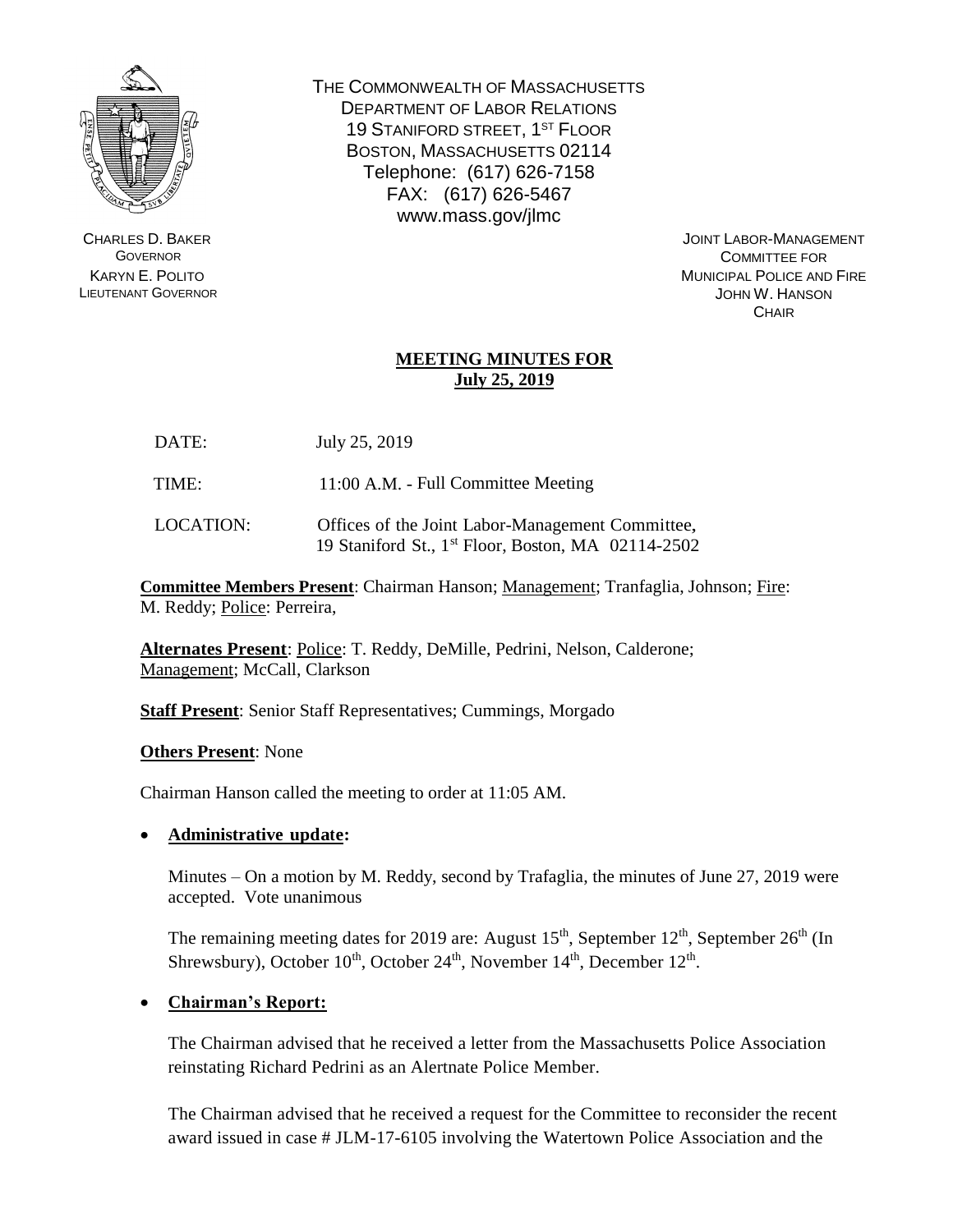Town of Watertown from Attorney Allen McDonald. Mr. Hanson advised that he has written to Mr. McDonald advising him that the Committee's structure does not provided for arbitration decisions to be reconsidered.

The Chairman reminded those present that he has scheduled a meeting and training program for September 26, 2019, to take place at the Shrewsbury Municipal Center. The training will focus on the role of the Committee member in mediation and as a panel member. He asked that if anyone wished for another topic to be added to the program to please advise accordingly. Previously, he advised that he would also be arranging for a presentation on the status of municipal finance in the Commonwealth.

## • **Petition, Jurisdiction, Awaiting Funding List (AFL) and Other Cases:**

| <b>Case Number Organization</b> |                         | <b>Mediator/Sr. Staff</b> | <b>Topic/Vote/Action</b> |
|---------------------------------|-------------------------|---------------------------|--------------------------|
| $\bullet$ 19-7300               | <b>Natick Superiors</b> | GC, DC, DJM               | <b>Jurisdiction</b>      |

Morgado briefed the Committee on information provided by Mediator Gookin along with her recommendation that jurisdiction be extended. The parties have met eleven times with the last session in March. She has had two sessions with the parties and two more are scheduled. Issues have been certified.

**Motion by Perreira, second by Tranfaglia: to take jurisdiction in the case of the Natick Police Superior Officers Union and the Town of Natick - JLM-19-7300.**

**The Motion passed unanimously.**

**Motion by Perreira, second by Tranfaglia: to assign the following Committee members to the case of the Natick Police Superior Officers Union and the Town of Natick - JLM-19-7300 Richard Pedrini and Michael Perreira for Police and Patrice Garvin for Management or substitutes as so designated and approved by the Police and Management Chairs respectfully.**

**The Motion passed unanimously.**

• 19-7372 Amherst Police SJS, RD, DC, GD Jurisdiction

Morgado briefed the Committee on information provided by Mediator Skibski along with her recommendation that jurisdiction be extended. She conducted the investigation on June 24, 2019. The parties have met approximemtly 5 times. There is one pending ULP. Issues have been certified.

**Motion by Perreira, second by Tranfaglia: to take jurisdiction in the case of the Amherst Police League, MCOP Local 431 and the Town of Amherst - JLM-19-7372.**

**The Motion passed unanimously.**

**Motion by Perreira, second by Tranfaglia: to assign Committee members to the case of the Amherst Police League, MCOP Local 431 and the Town of Amherst - JLM-19-7372 with those members being Richard Pedrini and Michael Perreira for Police and Robin Craver for Management or substitutes as so designated and approved by the Police and Management Chairs respectfully.**

**The Motion passed unanimously.**